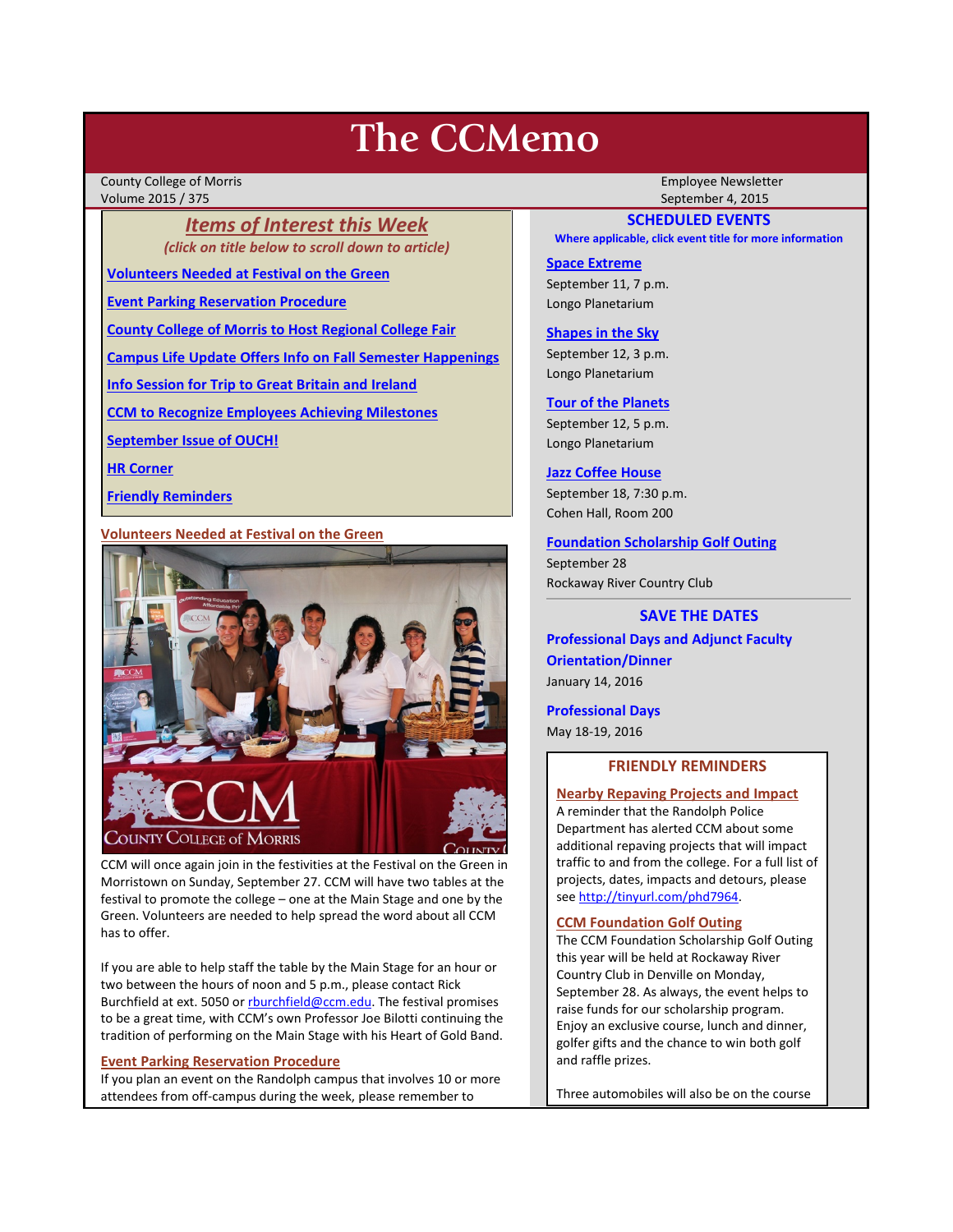include the reservation of parking spaces in your planning process.

Reserved parking spaces in Lots 1, 2, 3, 4, 7 and 9 may be made available to outside individuals. Reserved parking in Lot 6 is limited. Parking Lots 5 and 8 are not to be used by outside individuals on Monday through Friday. Details on the number of spaces are listed in the PDF at the link below. It is important to notify the President's Office early in the process.

Please read the complete procedure for reserving parking spaces at [http://tinyurl.com/klqdqgu.](http://tinyurl.com/klqdqgu)

#### <span id="page-1-0"></span>**County College of Morris to Host Regional College Fair**

Students and parents interested in exploring higher education options can do so close to home at the Morris County Regional College Fair to be held at CCM on Sunday, September 20, from noon to 3 p.m.

Representatives from more than 210 colleges and universities from across New Jersey, Pennsylvania, New England, Virginia and other states will participate.

The fair is open to the public at no charge. The event takes place in the Student Community Center and the Health and Physical Education building. Visitors can park in Lots 5 – 9. Read more at [http://tinyurl.com/p8ljhl2.](http://tinyurl.com/p8ljhl2)

#### <span id="page-1-1"></span>**Campus Life Update Offers Info on Fall Semester Happenings**

The latest edition of CLU: Campus Life Update is available at [http://tinyurl.com/n9g9xh7.](http://tinyurl.com/n9g9xh7)

Highlights include information about the Welcome Back Bash (September 22), the Fall Broadway Bus Trip and upcoming performing arts productions.



#### <span id="page-1-2"></span>**Info Session for Trip to Great Britain and Ireland**

An information meeting for the CCM Spring Break/March 2016 trip to Scotland, England, Wales and Ireland will be held on Tuesday, September 15, in DeMare Hall, Room 114, from 12:30 – 1:30 p.m. The meeting will be led by Profesor Craig Pilant of the History Department.

The tour has stops in London, Dublin and Edinburgh. The meeting will include information on the itinerary, schedule, costs and other pertinent matters. The meeting will also provide a look at the upcoming 2017 trip to Spain, Paris and Morocco. There is no obligation involved with coming to the meeting. Those with questions should contact Pilant at cpilant@ccm.edu or ext. 5605.

#### <span id="page-1-3"></span>**CCM to Recognize Employees Achieving Milestones**

The CCM Employee Appreciation and Recognition Dinner will be held in October for employees with 40, 30, 20 and 10 years of service. To continue the college's cost-cutting efforts, this dinner will not include all employees. Below is the list of this year's honorees. If you have been left off the list, please contact the President's Office at ext. 5029 or [dbell@ccm.edu.](mailto:dbell@ccm.edu)

**40 Years: 7/1/75 - 6/30/76** Dr. William R. Day, English William C. Hunter, Biology

that day and could be yours for a hole-in-one. CCM faculty and staff are able to enjoy the day for a single golfer price of \$185. For the internal invitation, head to [http://tinyurl.com/qab8fnk.](http://tinyurl.com/qab8fnk)



#### **Library Book Group**

The CCM Library Book Group will be discussing short stories by Oscar Wilde, including "The Nightingale and the Rose" and "The Canterville Ghost" on Wednesday, September 30, at 12:30 p.m. and all employees are welcome to attend. Free eTexts of these stories, and others by Wilde, may be found at the Project Gutenberg website at

<http://www.gutenberg.org/ebooks/14522> an[d http://www.gutenberg.org/ebooks/902](http://www.gutenberg.org/ebooks/902)

The club typically meets the last Wednesday of the month in the library conference room. Those with questions can contact ext. 5278.

# **HR CORNER**

# <span id="page-1-4"></span>**Retirement Consultations**

One-on-one counseling sessions are available as follows with state-approved representatives:

**MetLife** representative David Sharpe will be on campus on Wednesday, September 16, from 10 a.m. – 2 p.m. in Henderson Hall, Room 110. Emai[l dsharpe2@metlife.com](mailto:dsharpe2@metlife.com) to make an appointment. He will also be on campus on October 15, November 20 and December 7 (all of these appointments will be in Henderson Hall, Room 107).

**TIAA-CREF** representative Zhee Sarabia will be on campus on Wednesday, September 9, from 9 a.m. – 4 p.m. in Henderson Hall, Room 107. Call 800-732-8353 to make an appointment. She will also be on campus on October 16, November 11 and December 16.

**Prudential** representative Lily Lau will be on campus on Tuesday, September 29, from 10